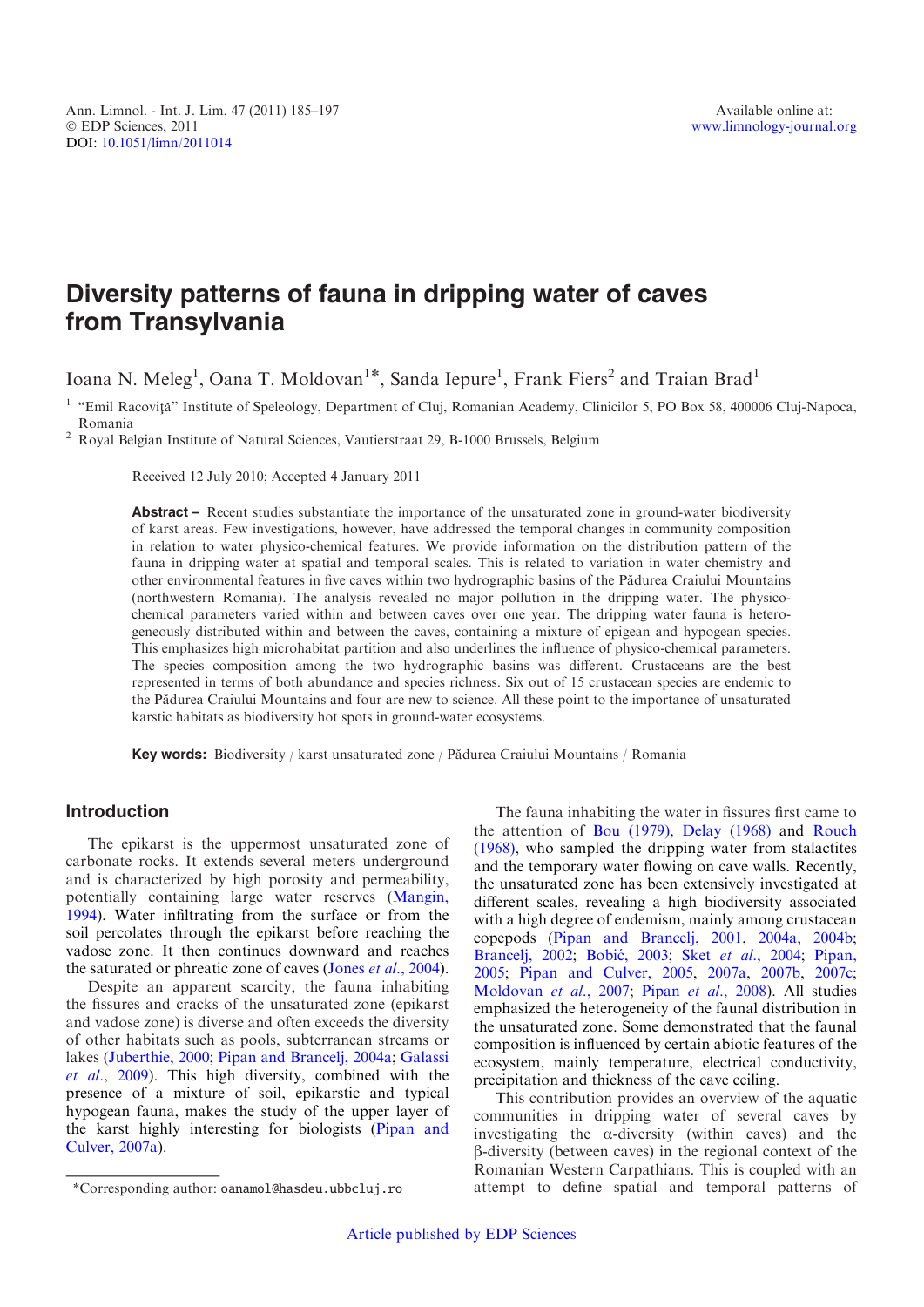<span id="page-1-0"></span>

Fig. 1. Locations of investigated caves in the Pădurea Craiului Mountains (northwestern Romania): grey surfaces are limestone areas (for abbreviations see [Table 1](#page-2-0)).

distribution and abundance of subterranean communities in relation to environmental parameters.

# Materials and methods

#### Study area

The spatial and temporal dynamics of the fauna at micro- (within-cave, ranging from 3 to 500 m) and mesoscales (part of river basins, ranging from 1 to 15 km) were analyzed in the Pădurea Craiului Mountains, located in the western part of the Carpathian ridge in Romania (the Apuseni Mountains). The massif is mainly composed of Mesozoic sediments, whereby the karst landscape is highly represented, up to 37% of the entire surface [\(Rusu,](#page-12-0) [1988](#page-12-0)).

Our study focused on five active caves (Fig. 1) of different lengths (320–4000 m) within a range of approximately 200 km<sup>2</sup> between the catchment areas of two hydrographic basins: Crisul Repede (three caves) and Crisul Negru (two caves). Details on the geographical position of the caves, the sampling periods, the number of sites in each cave and the total number of collected samples are given in [Table 1](#page-2-0) and [Figure 2](#page-2-0). Ungurului Cave (UC) is

developed in Ladinian (middle Triassic) limestone and Vadu Crișului Cave (VC) in Barremian (Cretaceous) limestone (Orășeanu, 1991). The entire area has been intensively exploited for fireclay. Ciur Izbuc Cave (CC), developed on two levels, and Dobos¸ Cave (DC) are located on the karstic plateau of Runcuri. These two caves, together with the Cave cu Apă din Valea Leșului (LC), have developed in Neocomian–lower Aptian (lower Cretaceous) limestone (Orășeanu, 1991). Two household deposits are located above DC, and the wastewater enters the cave downstream of the selected sampling sites. The area was intensively exploited for bauxite and for fireclay with iron and aluminum oxides.

#### Sampling protocol

Preliminary investigations were conducted in the selected caves in order to identify the permanent or quasi-permanent character of the drips. Fauna and water samples were taken monthly from January to December 2008, with the exception of one cave [\(Table 1](#page-2-0)). Samples omitted due to external weather conditions (i.e., frozen or dry periods, high water levels) are specified in [Table 1.](#page-2-0) The water from trickles was directed through a funnel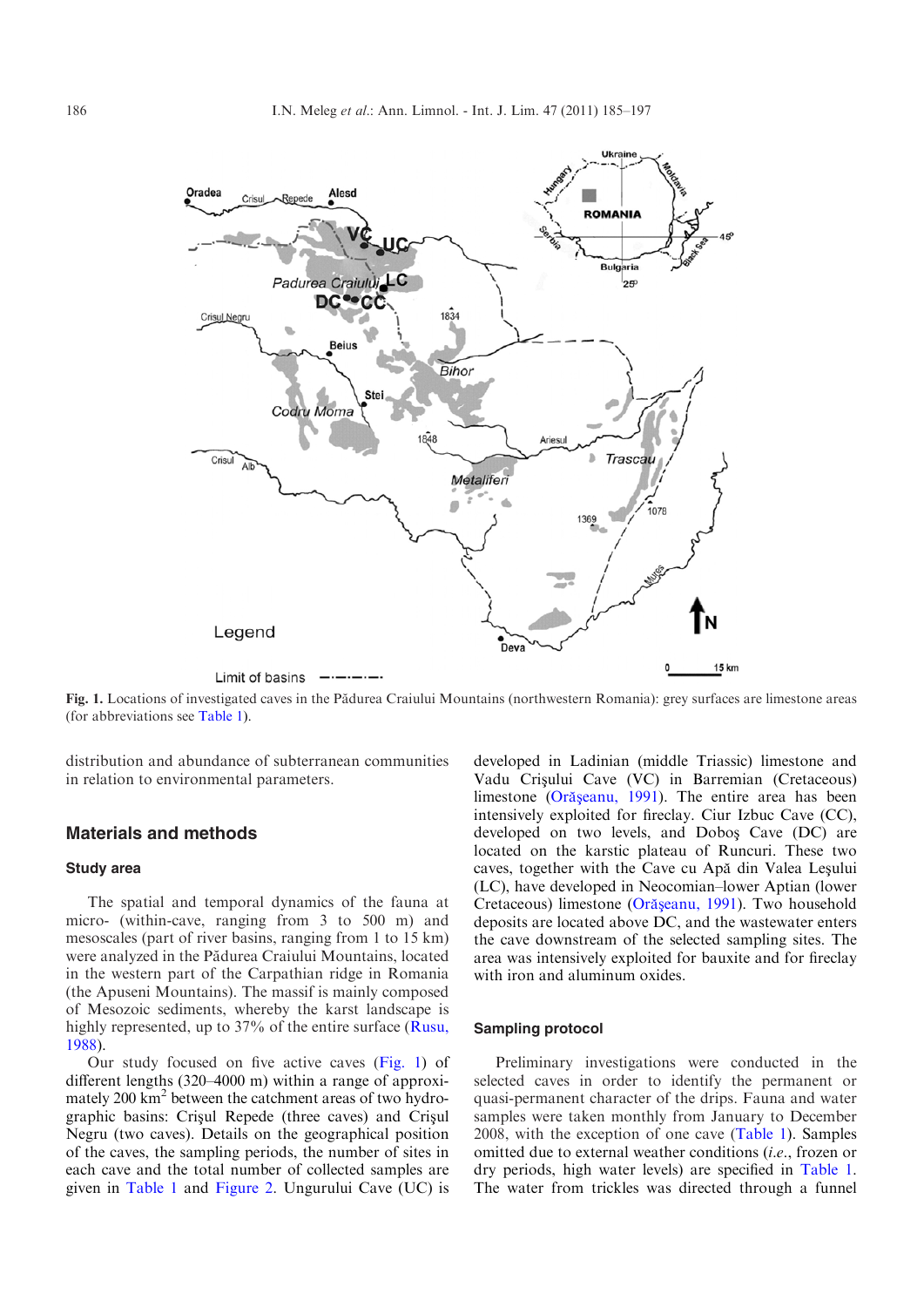<span id="page-2-0"></span>Table 1. Investigated caves from the Pădurea Craiului Mountains (northwestern Romania) (see also [Figs. 1](#page-1-0) and 2).

|                 |         |        | Altitude   |                            |        |                   |          | Total<br>number of |                             |
|-----------------|---------|--------|------------|----------------------------|--------|-------------------|----------|--------------------|-----------------------------|
|                 |         |        | (m above)  | Geographic                 | Length | Sampling          | Number   | samples            | <b>Samples</b>              |
| Cave            | Abbrev. | Basin  | sea level) | coordinates                | (m)    | period            | of sites | collected          | not collected               |
| Ungurului Cave  | UC      | Crisul | 305        | N 46° 55'.989"             | 1500   | <b>I-XII</b> 2008 | 3        | 31                 | Site 1 in I, II, III, IX, X |
|                 |         | Repede |            | E 22° 32'.890"             |        |                   |          |                    |                             |
| Vadu Crișului   | VС      | Crisul | 305        | N 46° 57'.714"             | 4000   | $I-XII$ 2008      | 9        | 105                | Site 2 in XI                |
| Cave            |         | Repede |            | E 22° 30'.679"             |        |                   |          |                    | Site 9 in III, IV, XI       |
| Cave cu Apă din | LC      | Crisul | 650        | $N$ 46 $^{\circ}$ 49'.528" | 800    | <b>I-XII</b> 2008 | 6        | 71                 |                             |
| Valea Leşului   |         | Repede |            | E 22° 33'.419"             |        |                   |          |                    |                             |
| Ciur Izbuc Cave | CC      | Crisul | 395        | $N$ 46 $\degree$ 51'.100"  | 1030   | <b>I-XII</b> 2008 | 9        | 98                 |                             |
|                 |         | Negru  |            | E 22° 24'.002"             |        |                   |          |                    |                             |
| Dobos Cave      | DC      | Crisul | 467        | $N$ 46 $\degree$ 50'.658"  | 320    | III $2008-$       | 4        | 45                 | Site $4$ in IX, X           |
|                 |         | Negru  |            | E 22° 23'.584"             |        | II 2009           |          |                    |                             |



Fig. 2. Cave maps and sampling site position (UC map – modified from Vălenas [and Iurkiewicz, 1981](#page-12-0); VC map – modified from Plesa, [1969](#page-12-0); LC, CC, DC – modified from [Rusu, 1988](#page-12-0)).

into containers whose sides were covered by a 100  $\mu$ m mesh plankton net, following the protocol described and utilized by [Pipan and Brancelj \(2001](#page-12-0), [2003\)](#page-12-0). Animals were able to survive for one month in the 1 cm deep water at the bottom of the container. Animals were fixed in 96% ethanol and sorted to different taxonomic

levels using a stereomicroscope (Olympus SZX16): phylum (Nematoda), class or subclass (Gastropoda, Oligochaeta), infraclass (Acarina), order (Collembola) and family (Chironomidae). Crustaceans were identified to species level under an Olympus BX51 microscope. Collembolans and isopods were removed from the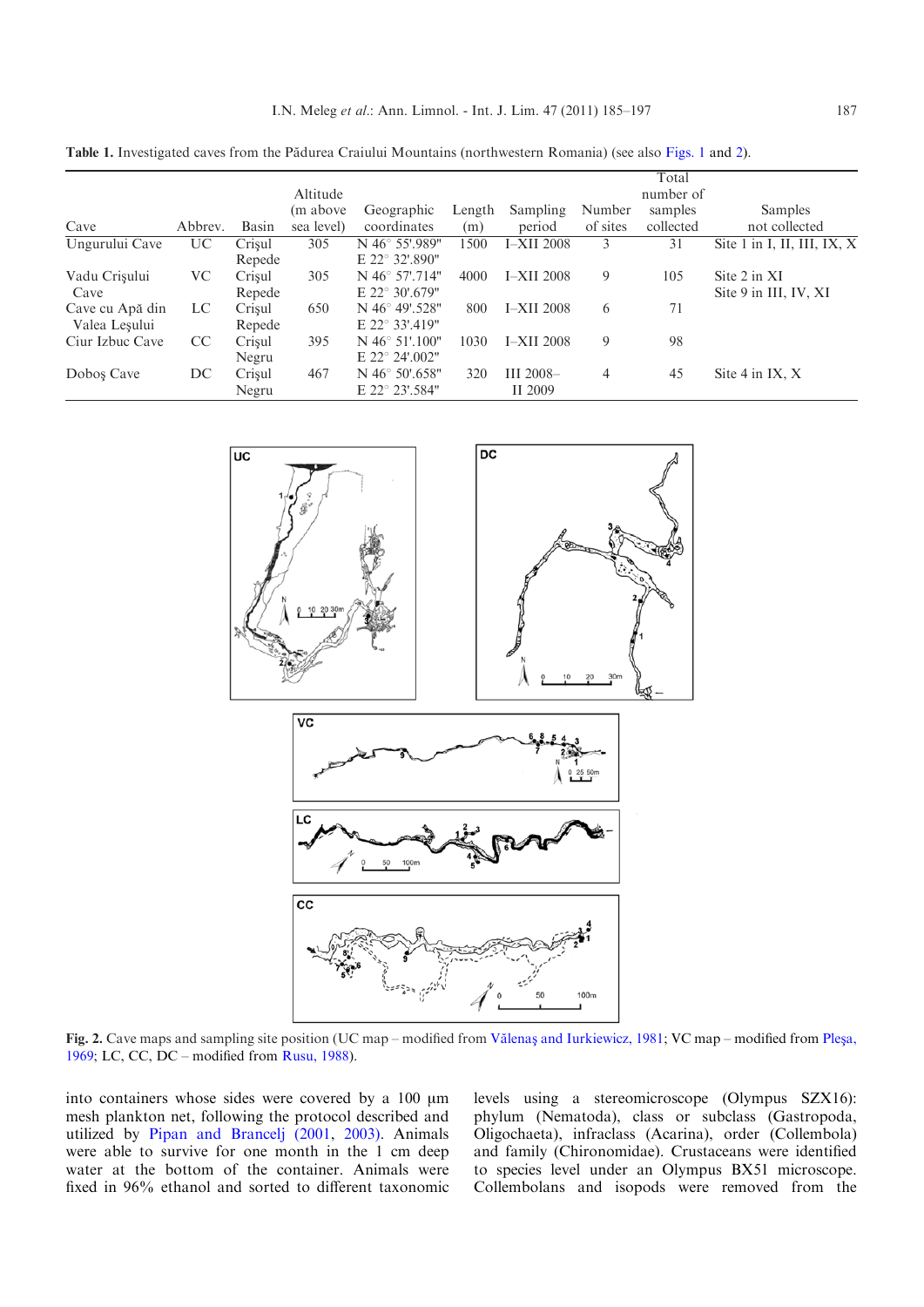statistical analyses because the identified species proved to be terrestrial or semiterrestrial, not aquatic.

Physico-chemical parameters (pH, electrical conductivity (EC) ( $\mu$ S.cm<sup>-1</sup>) and temperature (T) (°C)) were measured on-site using a portable HANNA Combo, HI 98129 instrument. Chemical analyses of the drip water in caves UC, VC and CC were performed at the Research Institute for Analytical Instrumentation (Cluj-Napoca): dissolved metals (Al, Cr, Fe) with an inductively coupled mass spectrometer Perkin Elmer, ELAN DRC II;  $\overline{NO_2}$ with an ion chromatograph 761 Compact Metrohm; and chemical oxygen consumption (COD) by potassium permanganate titration in acid medium.

Dripping water contamination was established by comparing the results with the standard limits established by the Romanian and European Standards for drinking water quality.

## Statistical analyses

Multivariate analyses were performed using the software XLSTAT Version 2010 (Addinsoft SARL). Samples with less than three individuals were excluded from the data set. To visualize the relationship between the identified taxa and physico-chemical parameters, Canonical Correspondence Analyses (CCA) were computed.

The sampling effort was tested by constructing a species accumulation curve (SAC) based on the Mao– Tau procedure ([Colwell](#page-11-0) et al., 2004) and computed with EstimateS version 7.5 [\(Colwell, 2005\)](#page-11-0).

a-Diversity was calculated as the diversity of the crustacean community associated with each cave using the Shannon–Wiener index  $(H)$ .  $\beta$ -Diversity was analyzed by comparing species richness between caves and was calculated using Whittaker's  $\beta$  diversity measure, based on the presence/absence of crustacean species. These tests were performed with PAST (PAlaeontological STatistics), ver. 0.93 ([Hammer](#page-11-0) *et al.*, 2002).

A matrix was created for the biological data set based on the presence/absence of crustacean species. Then, the same matrix was transformed using the Bray–Curtis similarity index in order to evaluate the degree of similarity among samples. The latter analysis was performed with PRIMER 6 (Primer-E Ltd, Plymouth Marine Laboratory, UK) ([Clarke and Warwick, 2001\)](#page-11-0).

# **Results**

## Water chemistry

All physico-chemical parameters differed between and within caves throughout the year ([Table 2](#page-4-0)). The dripping water from UC, VC and CC had no significant contamination from the surface. The highest standard deviations of Al, Cr, Fe,  $NO<sub>2</sub><sup>-</sup>$  and COD values were found in CC drips.

The pH was slightly alkaline in all samples; the highest pH and highest temperature variations were measured in UC, at sites 3 and 1. Seasonal variation in the temperature of drips located close to the cave entrances appeared to be strongly affected by the external climatic conditions (e.g., site 1 in UC). With regard to electrical conductivity, the highest amplitude was registered in CC, where spatial and temporal variations were observed; in most cases, the samples from sites 1, 2 and 3 showed low electrical conductivity, measured in winter and early spring, whereas the same sites revealed high electrical conductivity during summer and autumn; at the other sites (4–9), high electrical conductivity values were measured during the entire year. The greatest constancy of pH, temperature and electrical conductivity was measured in LC.

#### Fauna composition

The 350 biological samples collected during the sampling period contained 1726 individuals. The following major taxonomic groups were identified: Oligochaeta, Nematoda, Cyclopoida, Harpacticoida, Ostracoda, Collembola, Acarina, Amphipoda, Isopoda, Gastropoda and Insecta larvae (mainly Diptera Chironomidae). The total number of taxonomic groups varied among the five investigated caves from 8 to 11 ([Table 3](#page-5-0)). Taxa composition (at higher taxonomic rank) and abundance varied within and between caves ([Table 3\)](#page-5-0).

The distribution of taxa with the highest number of individuals  $(N>3)$  and high frequency was analyzed for UC, LC and CC. In UC [\(Fig. 3a](#page-6-0)), the poor fauna at site 1 was represented by insect larvae (chironomids) in June and July. Site 3 was the richest, with a constant high number of harpacticoids in almost all months (except April and September). In LC [\(Fig. 3b\)](#page-6-0), insect larvae were more abundant at sites 1, 2 and 6. Harpacticoids were encountered in high number at almost all sites. The harpacticoids were the best-represented group at site 5, except for October when amphipods were dominant. Site 6 was represented only by insect larvae in October. In CC ([Fig. 3c](#page-6-0)), harpacticoids and cyclopoids were represented in almost all sites, with high abundance at sites 3, 6 and 7. Ostracods were mainly distributed at site 7, except in March and April, when they were also present at sites 3 and 4.

The spatial and temporal variation of taxa related to the physico-chemical parameters of the dripping water was examined for UC, VC and CC. In the resulting plot ([Fig. 4\)](#page-7-0), major taxonomic groups and sites were ordered in the taxa–environment space. The cumulative percentage variance of the taxa–environment relationship was 80.90% for the first two canonical axes. The CCA axis 1 was strongly correlated with increasing electrical conductivity and decreasing pH, and accounted for 54.56% of the taxa–environment relationship. The best-represented taxa (harpacticoids, insect larvae and nematodes) are distributed along this axis. Axis 2 (26.38%) is a gradient of decreasing temperature and increasing Al, being related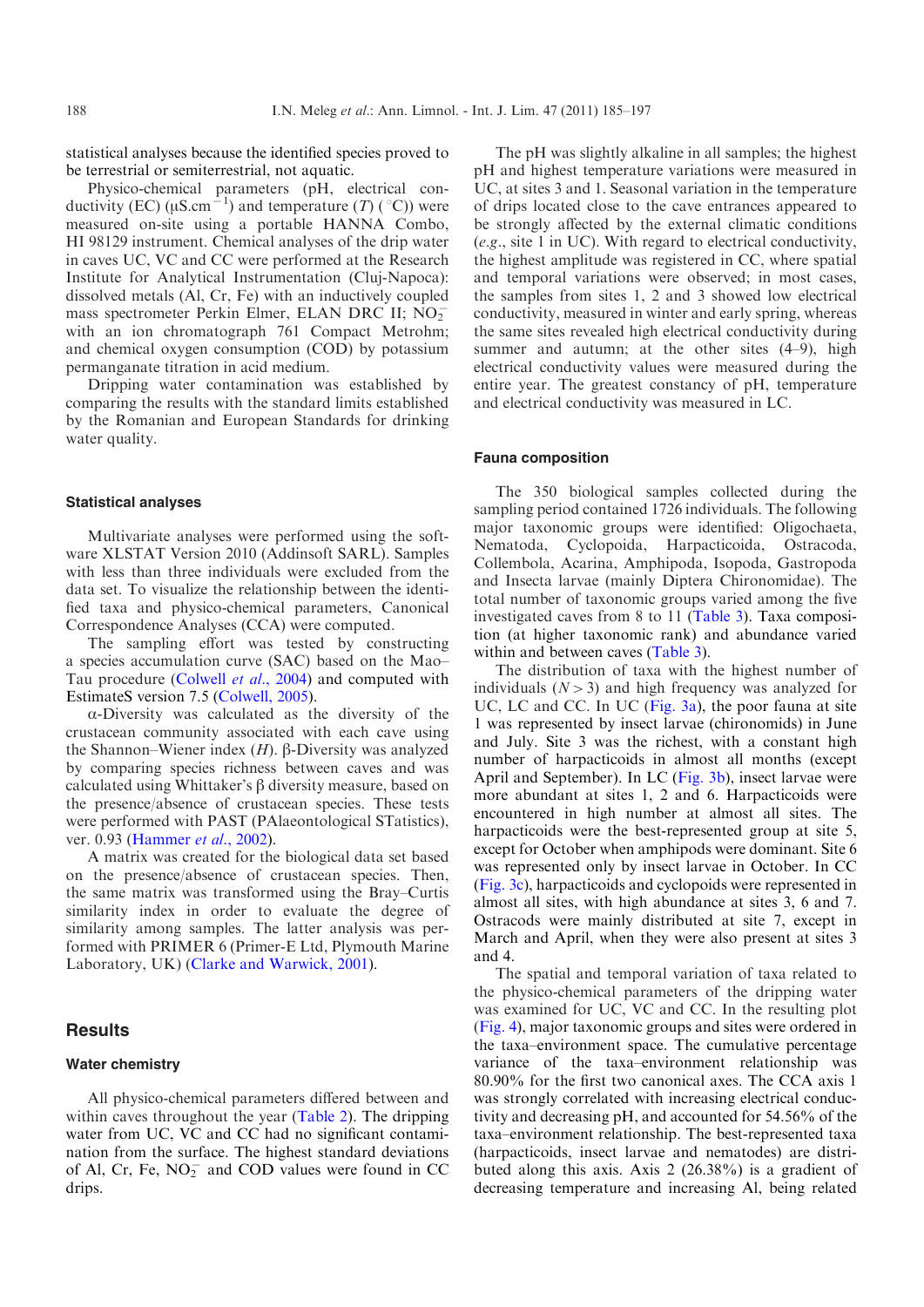<span id="page-4-0"></span>Table 2. Physico-chemical features of dripping water in the selected caves during the one-year sampling period  $("-")$  = not measured) (for cave abbreviations see [Table 1\)](#page-2-0).

| Parameter/cave                  | $\overline{\text{UC}}$ | $\overline{\text{VC}}$ | $\overline{LC}$          | $\overline{CC}$ | $\overline{\mathrm{DC}}$ |
|---------------------------------|------------------------|------------------------|--------------------------|-----------------|--------------------------|
| pH                              |                        |                        |                          |                 |                          |
| Mean                            | 8.70                   | 8.36                   | 8.58                     | 8.49            | 8.35                     |
| <b>SD</b>                       | 0.35                   | 0.23                   | 0.26                     | 0.22            | 0.19                     |
| Min                             | 7.90                   | 7.80                   | 8.00                     | 7.80            | 8.00                     |
| Max                             | 9.60                   | 8.90                   | 9.00                     | 8.90            | 8.80                     |
| EC ( $\mu$ S.cm <sup>-1</sup> ) |                        |                        |                          |                 |                          |
| Mean                            | 256.13                 | 380.84                 | 180.61                   | 265.31          | 281.70                   |
| <b>SD</b>                       | 73.97                  | 60.49                  | 28.16                    | 85.53           | 67.77                    |
| Min                             | 118.00                 | 273.00                 | 132.00                   | 71.00           | 178.00                   |
| Max                             | 437.00                 | 506.00                 | 279.00                   | 482.00          | 382.00                   |
| $T({}^{\circ}C)$                |                        |                        |                          |                 |                          |
| Mean                            | 9.98                   | 11.80                  | 8.77                     | 10.62           | 10.05                    |
| <b>SD</b>                       | 3.17                   | 2.09                   | 0.97                     | 1.92            | 1.48                     |
| Min                             | 4.70                   | 9.00                   | 6.50                     | 7.80            | 4.90                     |
| Max                             | 18.20                  | 23.60                  | 11.40                    | 15.7            | 12.6                     |
| Al $(mg.L^{-1})$                |                        |                        |                          |                 |                          |
| Mean                            | 0.42                   | 0.11                   |                          | 0.54            |                          |
| <b>SD</b>                       | 0.71                   | 0.07                   |                          | 0.73            |                          |
| Min                             | 0.02                   | 0.02                   |                          | 0.00            |                          |
| Max                             | 2.63                   | 0.32                   | $\overline{\phantom{0}}$ | 2.68            | $\overline{\phantom{0}}$ |
| $Cr$ (mg. $L^{-1}$ )            |                        |                        |                          |                 |                          |
| Mean                            | 0.01                   | 0.01                   |                          | 0.01            |                          |
| <b>SD</b>                       | 0.02                   | 0.01                   |                          | 0.02            |                          |
| Min                             | 0.00                   | 0.00                   |                          | 0.00            |                          |
| Max                             | 0.06                   | 0.06                   | $\overline{\phantom{0}}$ | 0.09            | $\overline{\phantom{0}}$ |
| Fe $(mg.L^{-1})$                |                        |                        |                          |                 |                          |
| Mean                            | 0.63                   | 0.31                   |                          | 2.94            |                          |
| <b>SD</b>                       | 0.73                   | 0.63                   |                          | 6.21            |                          |
| Min                             | 0.19                   | 0.03                   | $\overline{\phantom{0}}$ | 0.01            |                          |
| Max                             | 2.81                   | 4.00                   | $\overline{\phantom{0}}$ | 21.70           | $\overline{\phantom{0}}$ |
| $NO_2^-(mg.L^{-1})$             |                        |                        |                          |                 |                          |
| Mean                            | 0.25                   | 0.46                   |                          | 0.44            |                          |
| <b>SD</b>                       | 0.24                   | 0.35                   |                          | 1.15            |                          |
| Min                             | 0.05                   | 0.05                   | $\overline{\phantom{0}}$ | 0.05            |                          |
| Max                             | 0.74                   | 1.14                   | $\overline{\phantom{0}}$ | 4.00            |                          |
| COD (mg.L                       |                        |                        |                          |                 |                          |
| Mean                            | 9.21                   | 6.95                   |                          | 8.17            |                          |
| <b>SD</b>                       | 10.57                  | 10.61                  |                          | 12.08           |                          |
| Min                             | 1.60                   | 0.10                   |                          | 1.00            |                          |
| Max                             | 38.30                  | 45.80                  | $\overline{\phantom{0}}$ | 51.40           | $\overline{\phantom{0}}$ |

to oligochaetes and ostracods. The samples where high electrical conductivity was measured are grouped in the right part of the plot. Two samples are isolated in the left part of the plot: UC in January, due to the lowest temperature measured there (5.8  $\degree$ C), and CC in July when a high value of Fe was measured  $(14.6 \text{ mg} \cdot \text{L}^{-1})$  and many insect larvae were found.

## **Crustacea**

The crustaceans contributed the most to the total biodiversity of the study area, being highly diversified at all taxonomic levels: seven families, 12 genera and 15 species [\(Table 4](#page-8-0)). The sampling completeness, based on 11 crustacean species and 46 samples collected every month from all five caves, was tested [\(Fig. 5](#page-9-0)). The SAC did not reach an asymptote. Twenty-seven samples were sufficient to find eight species, while about 10 species were found after collecting 44 samples out of 46. Even if the sampling continues since 2008, no new species were found.

The proportion of species richness varied within and between caves.  $\alpha$ -Diversity was the highest in CC and DC.  $\beta$ -Diversity was higher between the caves from Crisul Negru Basin (1.54) compared with the values in caves from the Crisul Repede Basin  $(1.21)$  [\(Table 5](#page-9-0)).

Among crustaceans, the harpacticoid copepods dominated in terms of both species richness (seven species) and total number of crustacean individuals (74%). Species known to be adapted for life in subterranean habitats (i.e., stygobionts) were found: among the Harpacticoida, Parastenocaris sp. (in CC), the widely distributed Spelaeocamptus spelaeus (Chappuis, 1925) and Maraenobiotus brucei carpathicus Chappuis 1928 (in UC, VC and CC); among the Cyclopoida, Speocyclops troglodytes (Chappuis, 1923) (in VC), Acanthocyclops sp. (in UC, LC, CC and DC); and among the Amphipoda, Niphargus andropus Schellenberg, 1940 (in LC and CC).

The epigean crustacean fauna was represented by species widely distributed in all the caves: Bryocamptus (Rheocamptus) caucasicus Borutzky, 1930, or species found in only one cave: Maraenobiotus vejdovskyi vejdovskyi Mrazek, 1893, Diacyclops bisetosus (Rehberg, 1880) (in VC) and Paracyclops fimbriatus (Fischer, 1853) (in UC). The epigean Candona neglecta Sars, 1887 was the only ostracod identified in CC and DC.

The spatial and temporal dynamics of epigean and hypogean crustaceans along the physico-chemical gradients are defined in [Figure 6.](#page-10-0) The two axis of the CCA accounted for 80.89% of the total variance. The first axis is a gradient of increasing temperature, while the second axis is a gradient of decreasing electrical conductivity and pH. The first axis (52.35%) is related to B. caucasicus, C. neglecta and P. fimbriatus, suggesting that their distribution is influenced by temperature and pH; the second axis (28.54%) is related mainly to the hypogean species S. spelaeus and M. b. carpathicus, whose distribution might be influenced by electrical conductivity.

The spatial distribution pattern within and between caves based on Bray–Curtis (BC) similarity analysis ([Fig. 7](#page-10-0)) showed three main clusters. Clustered at the lowest level of similarity (40%) are stations from the same cave (CC); these stations are about 8 m apart and share one endemic hypogean harpacticoid (S. spelaeus). The next cluster (68%) grouped sites from VC and LC caves in the same basin but about 15 km apart, sharing another endemic harpacticoid, *Bryocamptus* sp. 1. The third cluster grouped, at 46% similarity, sites from all caves based on the widely distributed harpacticoids B. caucasicus and S. spelaeus.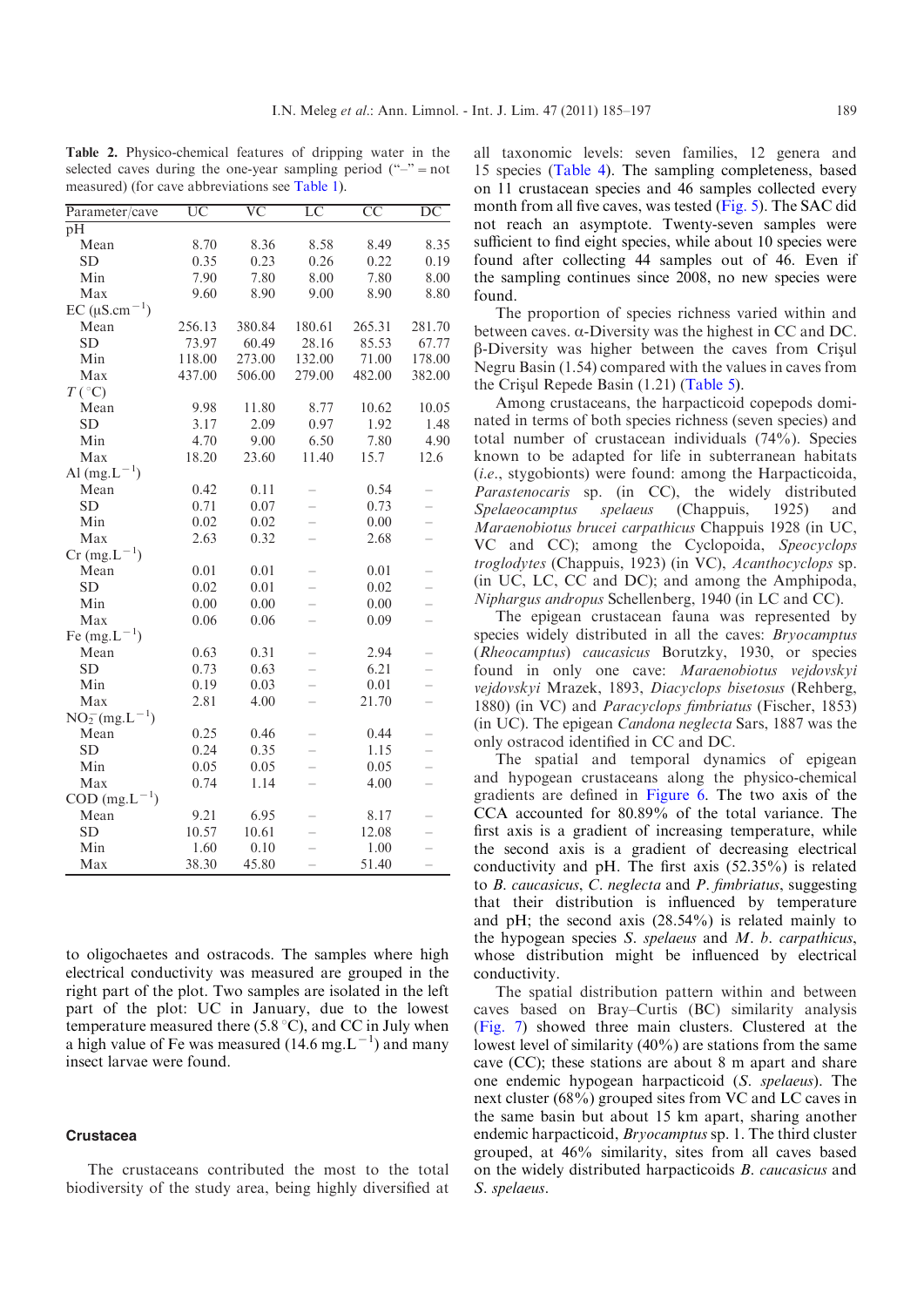|               | UC    |                |       | VC        |           | LC        | CC    |       | DC    |                |
|---------------|-------|----------------|-------|-----------|-----------|-----------|-------|-------|-------|----------------|
|               | $A\%$ | $\mathrm{F}\%$ | $A\%$ | $\rm F\%$ | $\rm A\%$ | $\rm F\%$ | $A\%$ | $F\%$ | $A\%$ | $\mathrm{F}\%$ |
| Oligochaeta   | 4.52  | 19.35          | l.67  | 4.90      | 2.62      | 15.49     | 6.47  | 18.37 | 4.29  | 6.67           |
| Acarina       | 0.85  | 3.23           | 0.32  | 0.98      | 2.82      | 16.90     | 3.11  | 11.22 | 0.00  | 0.00           |
| Amphipoda     | 0.85  | 3.23           | 0.00  | 0.00      | 3.66      | 19.72     | 3.13  | 7.14  | 0.00  | 0.00           |
| Isopoda       | 0.00  | 0.00           | 0.00  | 0.00      | 0.00      | 0.00      | 0.47  | 2.04  | 2.86  | 2.22           |
| Cyclopoida    | 4.80  | 12.90          | 7.00  | 15.69     | 2.68      | 14.08     | 24.67 | 27.55 | 8.57  | 6.67           |
| Harpacticoida | 52.54 | 54.84          | 64.47 | 34.31     | 31.35     | 53.52     | 29.14 | 36.73 | 25.71 | 20.00          |
| Ostracoda     | 0.00  | 0.00           | 0.00  | 0.00      | 0.00      | 0.00      | 10.09 | 12.24 | 1.43  | 2.22           |
| Collembola    | 4.24  | 19.35          | 23.67 | 35.29     | 11.96     | 36.62     | 9.52  | 16.33 | 24.29 | 22.22          |
| Insect larvae | 30.23 | 29.03          | 1.27  | 2.94      | 42.96     | 15.49     | 6.10  | 7.14  | 2.86  | 2.22           |
| Gastropoda    | 0.00  | 0.00           | 0.64  | 0.98      | 0.00      | 0.00      | 0.61  | 3.06  | 0.00  | 0.00           |
| Nematoda      | 1.98  | 6.45           | 0.95  | 1.96      | 1.95      | 14.08     | 6.68  | 16.33 | 30.00 | 11.11          |

<span id="page-5-0"></span>Table 3. Relative abundance (A%) and relative frequency (F%) of major taxonomic groups recorded in the five caves during the one-year sampling period.

# **Discussion**

The present study focused on the spatial and temporal structure of invertebrate communities in the unsaturated zone of the karst and revealed a patchy distribution within and between caves at different scales.

The heterogeneous distribution of the fauna inhabiting the ground-water habitats reflects biotic and abiotic interactions that took place from the microscale to megascale during historical times (Gibert et al.[, 1994,](#page-11-0) [2009](#page-11-0)). Ground-water habitats are comparatively more conservative than aquatic surface habitats due to their environmental stability. Despite the old conception of ground-water as a species-poor environment, it has been demonstrated that its species richness is greater than formerly assumed and that the fauna (mainly invertebrates) is unexpectedly diverse and unique (Botosaneanu, [1986](#page-11-0); [Juberthie and Decu, 1994](#page-11-0), [1998,](#page-11-0) [2001](#page-11-0); [Gibert](#page-11-0) et al., [1994](#page-11-0), [2009](#page-11-0); [Stoch, 1995](#page-12-0); [Juberthie, 2000;](#page-11-0) [Galassi, 2001;](#page-11-0) [Gibert and Deharveng, 2002;](#page-11-0) [Galassi](#page-11-0) et al., 2009).

## $\alpha$ - and  $\beta$ -diversity

The water percolating through the unsaturated karst harbors a wide range of organisms, from surface or soil species to highly specialized subterranean fauna [\(Pipan,](#page-12-0) [2005](#page-12-0)). Our study supports this observation by demonstrating the presence of five higher taxa with epigean and hypogean species common in all five caves: oligochaetes, nematodes, cyclopoids, harpacticoids and insects. Their presence indicates biological activity in the network of fissures of the unsaturated karst, where animals move by both active and passive dispersal.

At a larger scale, the contribution of both  $\alpha$ - and b-diversity to total diversity of the area increased with spatial scale, from north to south: from the Crisul Repede Basin (the lowest  $\beta$ -diversity) (UC, VC and LC) toward the Crisul Negru Basin (the highest  $\beta$ -diversity) (CC and DC).

[Gibert and Deharveng \(2002\)](#page-11-0) and [Malard](#page-11-0) et al. (2009) sustain that ground-water diversity is a consequence of differences recorded between sites rather than within-site diversity. Our results show considerable differences both within and between caves. All recorded major taxonomic groups and species have different distribution inside caves and some are found at only one sampling site (i.e., Bryocamptus sp. 1, S. troglodytes, P. fimbriatus). Also crustacean community composition varied within caves and over a larger scale, as confirmed by Bray–Curtis similarity analysis.

The community assemblages from the dripping water in the investigated caves are characterized by high diversity but few individuals. Low numbers of individuals in dripping water were also mentioned by [Pipan](#page-12-0) [and Brancelj \(2001\)](#page-12-0) in a study that compared different subterranean habitats *(i.e.*, drips, basins on calcareous sinter, and puddles on clay), and by [Moldovan](#page-11-0) et al. (2007) in drips from caves.

The crustaceans contribute considerably to species diversity of dripping water communities, being diversified at both taxonomic and ecological levels. Our findings confirm the patterns previously observed in various ground-water habitats from the temperate regions ([Ferreira](#page-11-0) et al., 2007). Crustaceans are the dominant group in ground-water and account for 71.9% and 80.3% of the species and records, respectively, in the European database [\(Malard](#page-11-0) *et al.*, 2009). In the present study, crustaceans represent 73% from the total fauna. Each cave holds between five and eight species in drips, and the highest diversity was recorded in CC, with eight crustacean species. The trend of the species accumulation curve for crustaceans assumes that a major part of the total diversity was covered by spatial and temporal samplings.

Among the variety of ground-water habitats, the unsaturated karstic zone is known to be the richest in stygobiotic copepods ([Pipan and Brancelj, 2004a;](#page-12-0) [Pipan](#page-12-0) [and Culver, 2007a;](#page-12-0) [Galassi](#page-11-0) et al., 2009). The copepods are the most abundant and frequent in the unsaturated karstic zone of our study area, except in LC. This result is supported by their high specialization, compared with other groups, for narrow spaces ([Pipan and Brancelj,](#page-12-0) [2001](#page-12-0), [2004a](#page-12-0), [2004b](#page-12-0); [Pipan, 2005;](#page-12-0) [Camacho](#page-11-0) et al., 2006;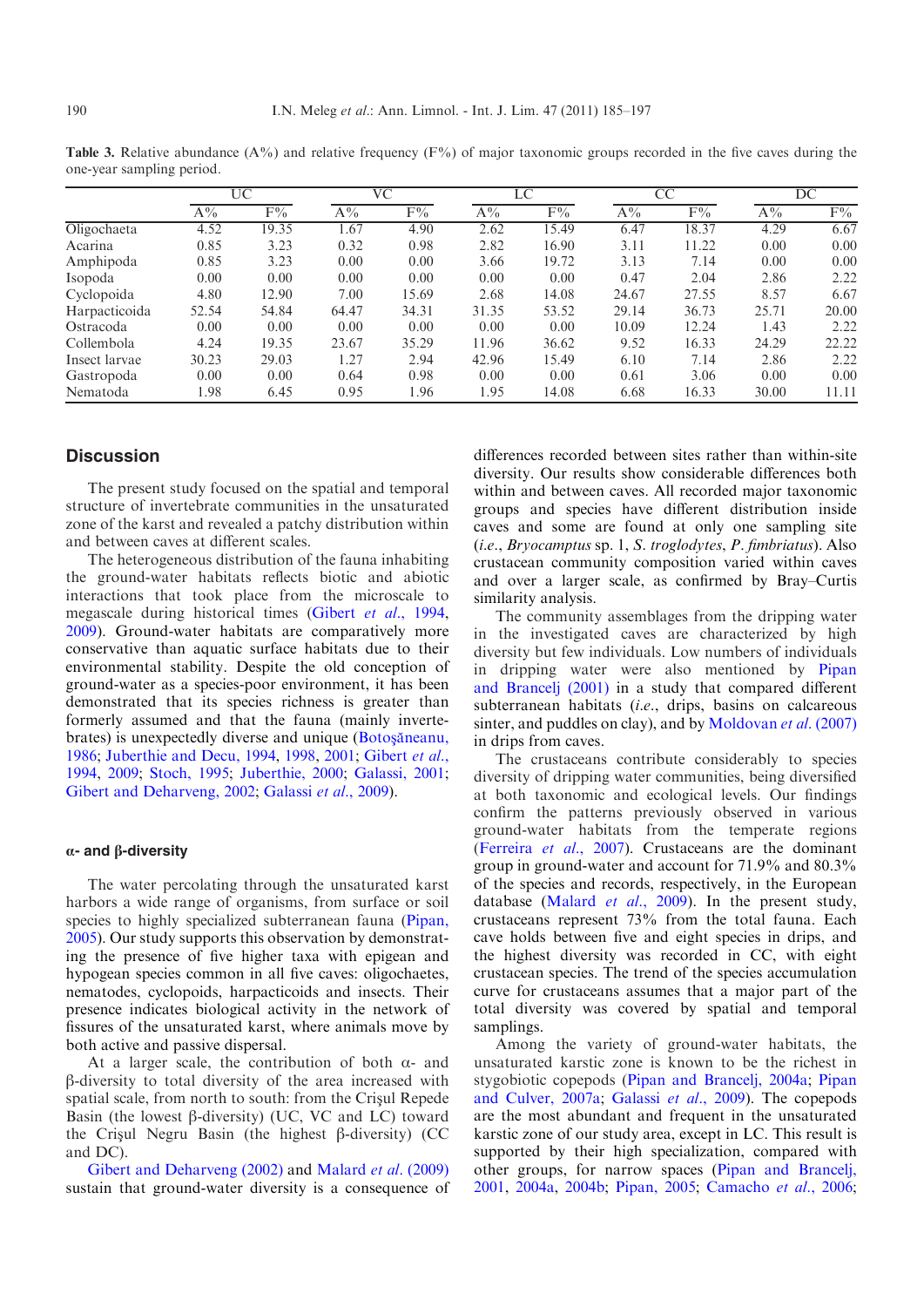<span id="page-6-0"></span>

Fig. 3. Number of individuals ( $N>3$ ) of major taxa recorded in UC (a), LC (b) and CC (c) over the one-year sampling period; sampling month: I–XII; site number: 1–8.

[Moldovan](#page-11-0) et al., 2007). The copepods in dripping water are mostly represented by members of the families Canthocamptidae and Parastenocarididae (Harpacticoida) and of the Cyclopidae (Cyclopoida). These are the most successful groups, together with the malacostracans, in colonizing inland ground-water ([Galassi, 2001;](#page-11-0) [Boxshall](#page-11-0) [and Defaye, 2008](#page-11-0); [Galassi](#page-11-0) et al., 2009). This reflects their wide range of morphological (small size, eye loss), physiological (increased lifespan, low fecundity) and ecological (various trophic niches) features. They are "preadapted" [\(Galassi](#page-11-0) et al., 2009) to subterranean environments and hence were able to invade and colonize repeatedly the patchy habitats of the ground-water.

Our results support the view that habitat physicochemical heterogeneity and isolation of microhabitats are determinants for copepod diversity in terms of species richness [\(Galassi](#page-11-0) et al., 2009). The most abundant and frequent fraction of the copepods is composed of species with a local distribution. Nonetheless, the significant components of the unsaturated zone are species that display an evident morphology (such as Acanthocyclops sp., S. spelaeus, Parastenocaris sp.) of true hypogean inhabitants: appendage reductions, small-sized body. S. spelaeus is endemic to the Apuseni Mountains and is widespread in caves of one massif of these mountains ([Fiers and Moldovan, 2008\)](#page-11-0). S. troglodytes is known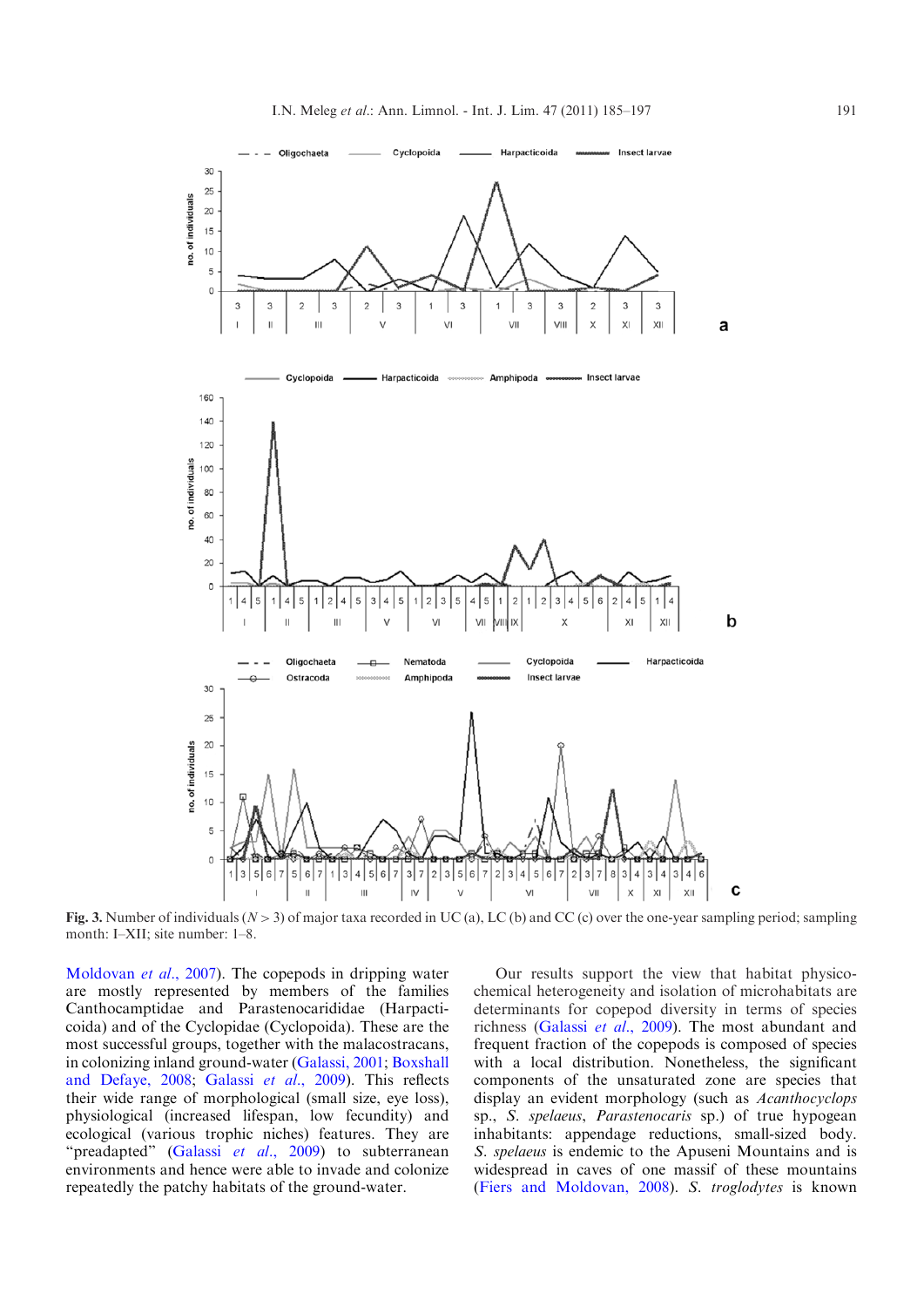<span id="page-7-0"></span>

Fig. 4. CCA based on the total number of major taxa/month and the mean values of the physico-chemical parameters measured in UC, VC and CC over the one-year sampling period; sampling month: I–XII; T–temperature, EC–electrical conductivity, COD–chemical oxygen consumption.

from Romania only from the Pădurea Craiului Mountains ([Damian-Georgescu, 1963](#page-11-0); Pleşa, 1985; [Iepure, 2007;](#page-11-0) [Moldovan](#page-11-0) *et al.*, 2007). Two of the new species belong to two highly specious ground-water genera, Parastenocaris (in CC) and Acanthocyclops (in UC, LC, CC and DC).

At a small scale, species are presumed to interact and compete for similar limiting resources ([Gray, 2000](#page-11-0)); to reduce competition between species, they will use different parts of the habitat [\(Whittaker, 1972\)](#page-12-0). This view was supported particularly in CC, where species with wide ecological valence (B. caucasicus, S. spelaeus and Acanthocyclops sp.) did not interfere with the distribution of more specialized species (*M. b. carpathicus*, Parastenocaris sp.). Ostracods – attributable to the species C. neglecta – are represented in high numbers in CC and by only a single individual in DC; this is a common species with a Holarctic distribution. The occurrence of this epigean ostracod in dripping water samples is probably due to seepage from the surface.

Among other fauna groups, oligochaetes and nematodes were frequently recorded and present in relatively high numbers in all caves. Their presence was already assessed for UC and VC ([Moldovan](#page-11-0) et al., 2007) but also for other cave systems [\(Pipan and Brancelj, 2001](#page-12-0); [Pipan](#page-12-0) [and Culver, 2005;](#page-12-0) [Camacho](#page-11-0) et al., 2006; [Pipan](#page-12-0) et al., [2008](#page-12-0)). The insect larvae are represented mainly by chironomids, and their higher abundance in LC can be related to the more direct inflow of water from the surface inside the cave, and therefore a direct input of surface species (especially chironomids, but also the amphipod Gammarus balcanicus Schäferna, 1922). When high numbers of chironomid larvae and gammarids typical for moist soil and vegetation are present, few or no hypogean species occur in LC. This can be related more to direct discharge of meteoric water underground.

The presence of four new species (*Parastenocaris* sp., Bryocamptus sp. 1, Bryocamptus sp. 2 and Acanthocyclops sp.) (taxonomic descriptions in progress) and of six endemics supports the observation that cracks and fissures from the unsaturated zone harbor numerous undiscovered species (Pipan et al[., 2006;](#page-12-0) [Culver and Pipan, 2007](#page-11-0)). These species are high contributors to both  $\alpha$ - and b-diversity and consequently increase the conservation value of the caves and of the karstic area of the Pădurea Craiului Mountains. The presence of many copepods and numerous endemics in a country at  $45^{\circ}$  northern latitude can be explained by the patchy distribution of limestone in the Carpathian Mountains. This leads to small continental islands among non-karstic areas, which function as natural barriers to hypogean migration and allow the radiation of lineages [\(Moldovan](#page-11-0) et al., 2005).

# Spatial and temporal distribution patterns and relation to environmental parameters

The meroclimate, and the regional and geological conditions can significantly influence the variation of physico-chemical parameters inside caves [\(Musgrove and](#page-12-0) [Banner, 2004](#page-12-0)). In the caves studied here, the measured physical and chemical parameters of the water varied spatially (between and within caves) and temporally,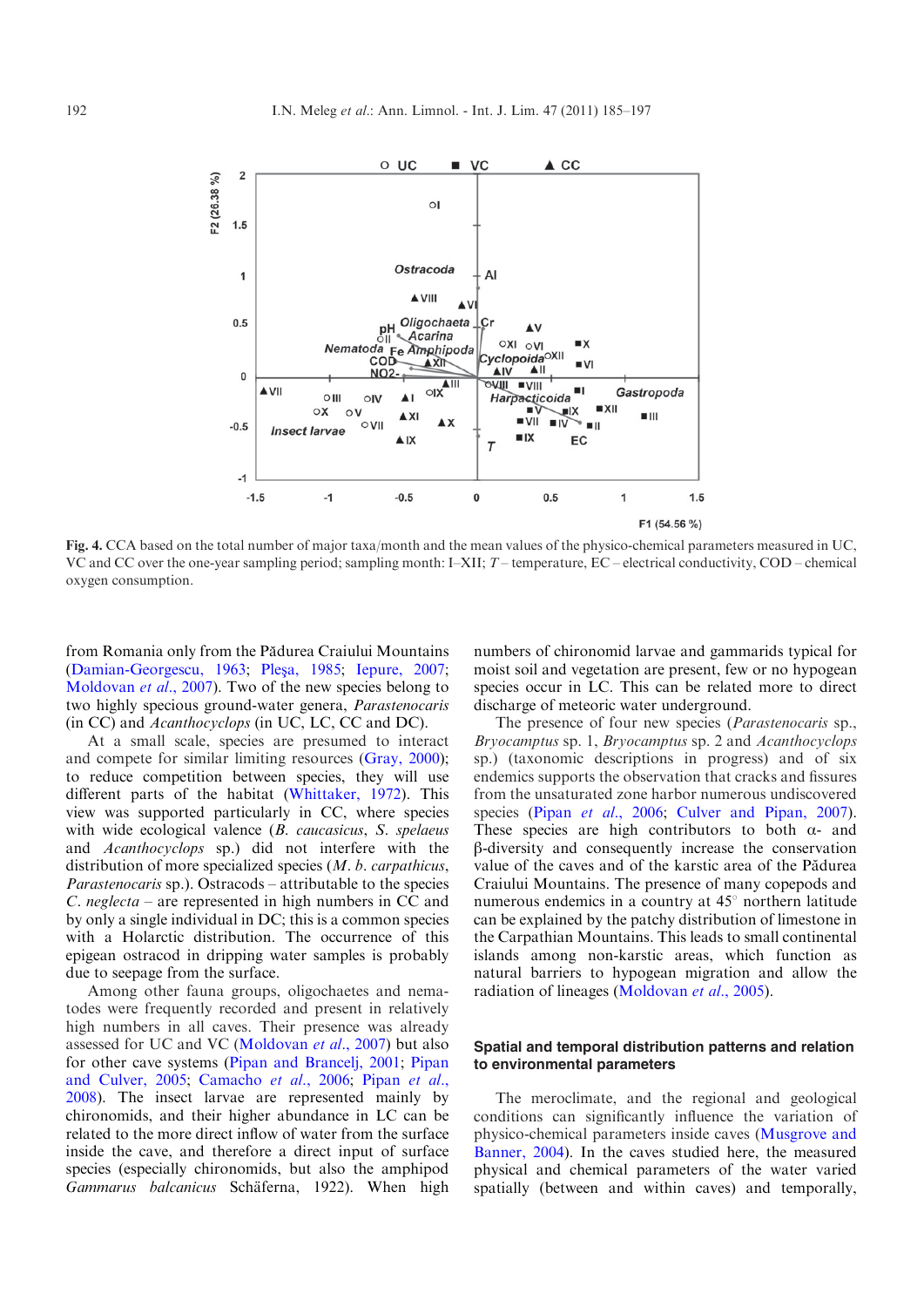<span id="page-8-0"></span>

| Table 4. List and number of identified taxa in the investigated caves (* – endemic species; bold – hypogean species). |  |  |  |  |
|-----------------------------------------------------------------------------------------------------------------------|--|--|--|--|
|                                                                                                                       |  |  |  |  |
|                                                                                                                       |  |  |  |  |

|                                                    | $\overline{UC}$ | $\overline{\text{VC}}$ | $\overline{LC}$          | $\overline{CC}$ | $\overline{DC}$ |
|----------------------------------------------------|-----------------|------------------------|--------------------------|-----------------|-----------------|
| Species                                            |                 |                        | No. of individuals       |                 |                 |
| HARPACTICOIDA                                      |                 |                        |                          |                 |                 |
| Fam. Canthocamptidae                               |                 |                        |                          |                 |                 |
| Bryocamptus (Rheocamptus) caucasicus Borutzky 1930 | 51              | 65                     | 96                       | 16              | 3               |
| Bryocamptus (Rheocamptus) sp. 1*                   |                 |                        | 1                        |                 |                 |
| Bryocamptus (Rheocamptus) sp. 2*                   | 1               |                        | 1                        |                 |                 |
| Maraenobiotus vejdovskyi vejdovskyi Mrazek, 1893   |                 | 1                      |                          |                 |                 |
| Maraenobiotus brucei carpathicus Chappuis 1928     | $\overline{c}$  | 2                      | $\overline{\phantom{a}}$ | 30              |                 |
| Spelaeocamptus spelaeus (Chappuis 1925)*           | 6               |                        | 16                       | 34              | 14              |
| Fam. Parastenocarididae                            |                 |                        |                          |                 |                 |
| Parastenocaris sp.*                                |                 |                        | $\overline{\phantom{a}}$ | 24              |                 |
| Harpacticoid copepodids (indet.)                   | 14              | 118                    | 48                       | 6               | -1              |
| Total number of individuals                        | 74              | 186                    | 162                      | 110             | 18              |
| Total number of species                            | $\overline{4}$  | 3                      | $\overline{4}$           | $\overline{4}$  | $\overline{2}$  |
| <b>CYCLOPOIDA</b>                                  |                 |                        |                          |                 |                 |
| Fam. Cyclopidae                                    |                 |                        |                          |                 |                 |
| Acanthocyclops sp.*                                | $\mathbf{1}$    |                        | 5                        | 45              | 5               |
| Speocyclops troglodytes (Chappuis 1923)            |                 | 8                      |                          |                 |                 |
| Diacyclops bisetosus (Rehberg 1880)                |                 | 1                      |                          |                 |                 |
| Paracyclops fimbriatus (Fischer 1853)              | 4               |                        |                          |                 |                 |
| Cyclopoid copepodids (indet.)                      | 1               | 1                      | 3                        | 36              |                 |
| Total number of individuals                        | 6               | 10                     | 8                        | 81              | 5               |
| Total number of species                            | $\overline{2}$  | $\overline{2}$         | 1                        | $\overline{1}$  | $\mathbf{1}$    |
| AMPHIPODA                                          |                 |                        |                          |                 |                 |
| Fam. Gammaridae                                    |                 |                        |                          |                 |                 |
| Gammarus balcanicus Schäferna 1922                 | $\mathbf{1}$    |                        | 12                       |                 |                 |
| Fam. Niphargidae                                   |                 |                        |                          |                 |                 |
| Niphargus andropus Schellenberg 1940*              |                 |                        | 9                        | 11              |                 |
| Juveniles (indet.)                                 |                 |                        | 14                       | $\overline{4}$  |                 |
| Total number of individuals                        | $\mathbf{1}$    |                        | 35                       | 15              |                 |
| Total number of species                            | $\mathbf{1}$    |                        | $\overline{2}$           | -1              |                 |
| <b>OSTRACODA</b>                                   |                 |                        |                          |                 |                 |
| Fam. Candonidae                                    |                 |                        |                          |                 |                 |
| Candona neglecta Sars 1887                         |                 |                        |                          | 32              | $\mathbf{1}$    |
| Juveniles (indet.)                                 |                 |                        |                          | $\overline{1}$  |                 |
| Total number of individuals                        |                 |                        |                          | 33              | $\mathbf{1}$    |
| <b>ISOPODA</b>                                     |                 |                        |                          |                 |                 |
| Fam. Mesoniscidae                                  |                 |                        |                          |                 |                 |
| Mesoniscus graniger (Frivaldsky, 1865)             |                 |                        |                          | 2               | 2               |

as already observed by [Moldovan](#page-11-0) et al. (2007) and [Pipan](#page-12-0) et al[. \(2008\)](#page-12-0) in similar studies on dripping water fauna. The temperature variations reflect the cumulated influence of both position along a cave and season. The variation of electrical conductivity can reflect the different residence times of the water in the subsurface, as emphasized by [Culver and Pipan \(2007\).](#page-11-0) The residence times indicate the degree of interconnectivity of the voids in the unsaturated zone, which can enhance or decrease survival and reproduction of biological communities in the unsaturated karstic zone.

The dripping water here showed no contamination from the surface, although the content of Al, Cr and Fe is higher than the standards for drinking water. The presence

of these elements in the dripping water is associated with the regional composition of the rocks and deposits, formed by impure limestone with overlying bauxite and pyrites ([Onac, 2002\)](#page-12-0).

High numbers of individuals and taxa were observed at sites with constant dripping over the year. This supports the observations made by [Pipan \(2005\)](#page-12-0) and [Camacho](#page-11-0) et al. [\(2006\).](#page-11-0) Numerous hypogean species occurred at sites supplied with a constant slow input of water (UC, CC and DC), whereas numerous epigean species were collected from sites with a fast infiltration of water (LC). The different spatial distribution of the fauna in UC probably reflects the constancy of dripping at sites situated more than 50 m from the entrance: more taxa and more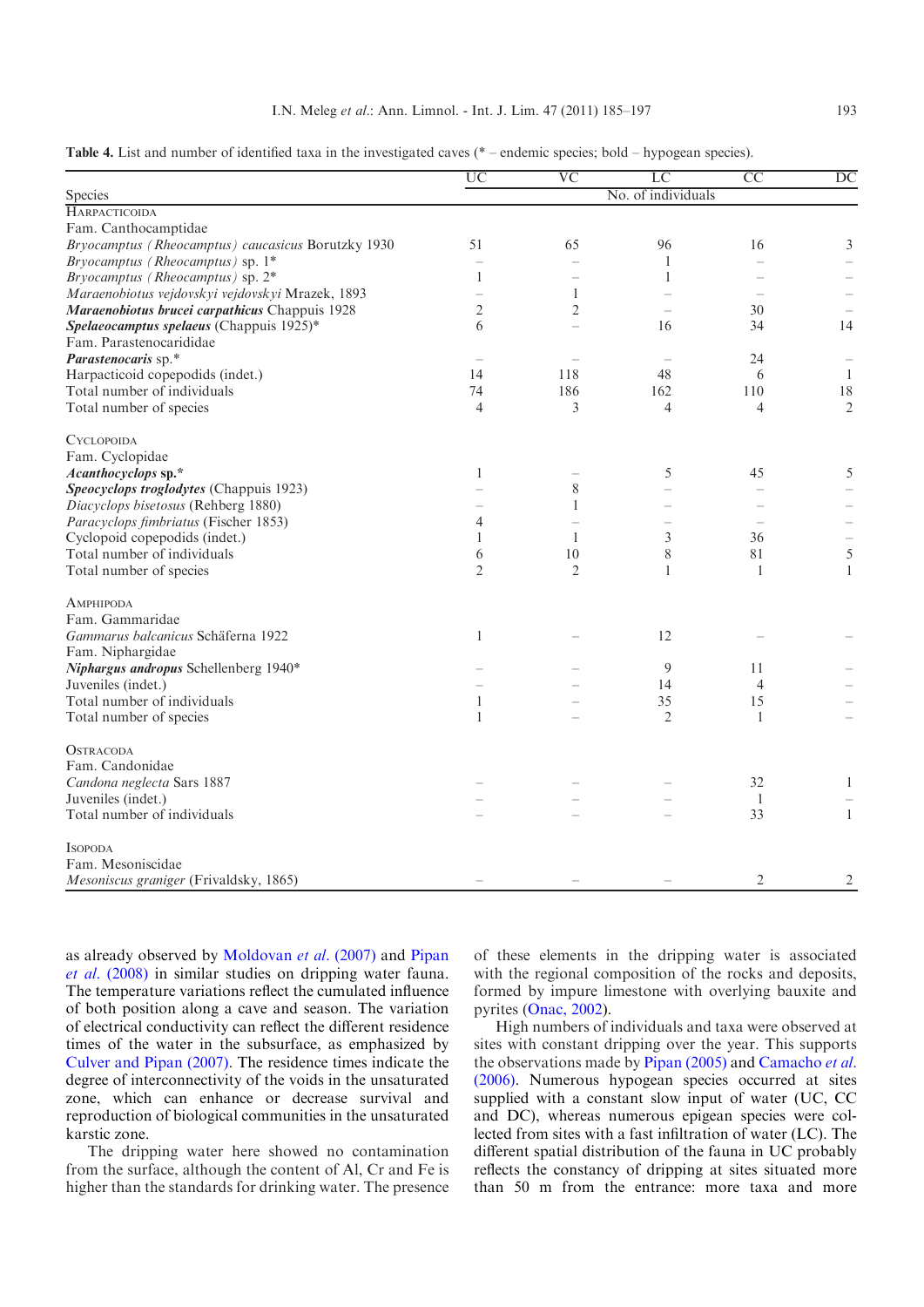<span id="page-9-0"></span>

Fig. 5. Crustacean species accumulation curve based on the Mao–Tau procedure.

Table 5. Shannon–Wiener index  $(H)$  and Whittaker's  $\beta$ -diversity measure of crustaceans in the investigated caves,  $CR - Crisul$ Repede Basin, CN – Crișul Negru Basin.

| Basin | $\mathcal{L}_{1}$ |      |     |      |     | CR and CN<br>1, 22 |
|-------|-------------------|------|-----|------|-----|--------------------|
| Cave  |                   |      |     |      | DC  |                    |
| Н     | 0.88              | 0.60 | .01 | 1.85 | .03 |                    |

individuals were recorded there. In LC, the spatial distribution of harpacticoids was constant, with high population densities at almost all sites. This might be explained by the low variations in electrical conductivity and temperature. Amphipods, mainly G. balcanicus, were sampled from only two sites, which were characterized by fast infiltration pathways of the water. In CC, the distribution of almost all the major taxonomic groups was very heterogeneous, with no observable spatial trends. One exception was the harpacticoids, which preferred sites with low yearly variations in electrical conductivity, as in the previous cave.

Paran et al. [\(2005\)](#page-12-0) and [Dole-Olivier](#page-11-0) et al. (2009) reported that water chemistry only minimally influences faunal distributions. According to [Pipan \(2005\),](#page-12-0) [Pipan](#page-12-0) et al. [\(2006\)](#page-12-0) and [Moldovan](#page-11-0) et al. (2007), certain copepod species preferred high conductivity, high temperature and a high concentration of different ions. In our study, electrical conductivity was also the significant factor that influenced taxa composition and distribution: (1) more hypogean harpacticoids were present at sites with high electrical conductivity; (2) more epigean species (cyclopoids and harpacticoids) were present at sites with higher variations of electrical conductivity and temperature. At the species level, two hypogean harpacticoids (M. b. carpathicus and S. spelaeus) were related to high electrical conductivity  $(200-350 \ \mu S.cm^{-1})$ . Such high electrical conductivity indicates lengthier water residence times, underlining that the distribution of hypogean species is influenced by the rock porosity and the available habitats.

pH, dissolved metals, nitrite and chemical oxygen consumption were related mainly with oligochaetes, nematodes, cyclopoids, amphipods and mites, but the effects were not statistically significant. The distributions of the epigean B. caucasicus, P. fimbriatus and C. neglecta are influenced by temperature, the first one being found in samples with wide temperature values  $(3.7–12.1 \degree C)$ , the others being related to high temperatures (10.0–14.5  $\degree$ C).

A temporal trend was observed only for insect larvae, with abundance peak during summer months, except in LC, where the peak was recorded in late winter. No seasonal pattern was discernible for other taxa; rather than being linked to seasons, the assemblages were related more to physico-chemical features. These, in turn, are potentially influenced by surface parameters.

Copepod composition and distribution are mentioned to be influenced by the amount of precipitation ([Pipan and](#page-12-0) [Brancelj, 2001](#page-12-0); [Pipan, 2005](#page-12-0)), and the distribution of narrow distributed copepod species to be related to the water chemistry (*i.e.*, sodium, nitrate and potassium) ([Pipan, 2005](#page-12-0); Pipan et al[., 2006](#page-12-0)). We found no significant correlation between the number of crustacean species from dripping water and precipitation. Also, there was no significant correlation between taxa distribution and water chemistry (i.e., dissolved metals, nitrite and chemical oxygen consumption).

Differences in  $\alpha$ -diversity (within caves) and  $\beta$ -diversity (between hydrographic basins) in caves from the Pădurea Craiului Mountains integrate the results on the spatial heterogeneous distribution of taxa in the vadose zone correlated with life strategy, hydrological dynamics and variations in the water physico-chemical parameters. The heterogeneous distribution of aquatic fauna in this ecosystem was also mentioned in previous studies ([Pipan](#page-12-0) [and Brancelj, 2001](#page-12-0); Sket et al.[, 2004](#page-12-0); [Pipan, 2005](#page-12-0); [Pipan](#page-12-0) [and Culver, 2005](#page-12-0); [Moldovan](#page-11-0) et al., 2007). A temporal trend was observed only for epigean species (chironomids), while the hypogean representatives were confined to specific sites or galleries within the caves. The narrow spatial distribution of hypogean species was also observed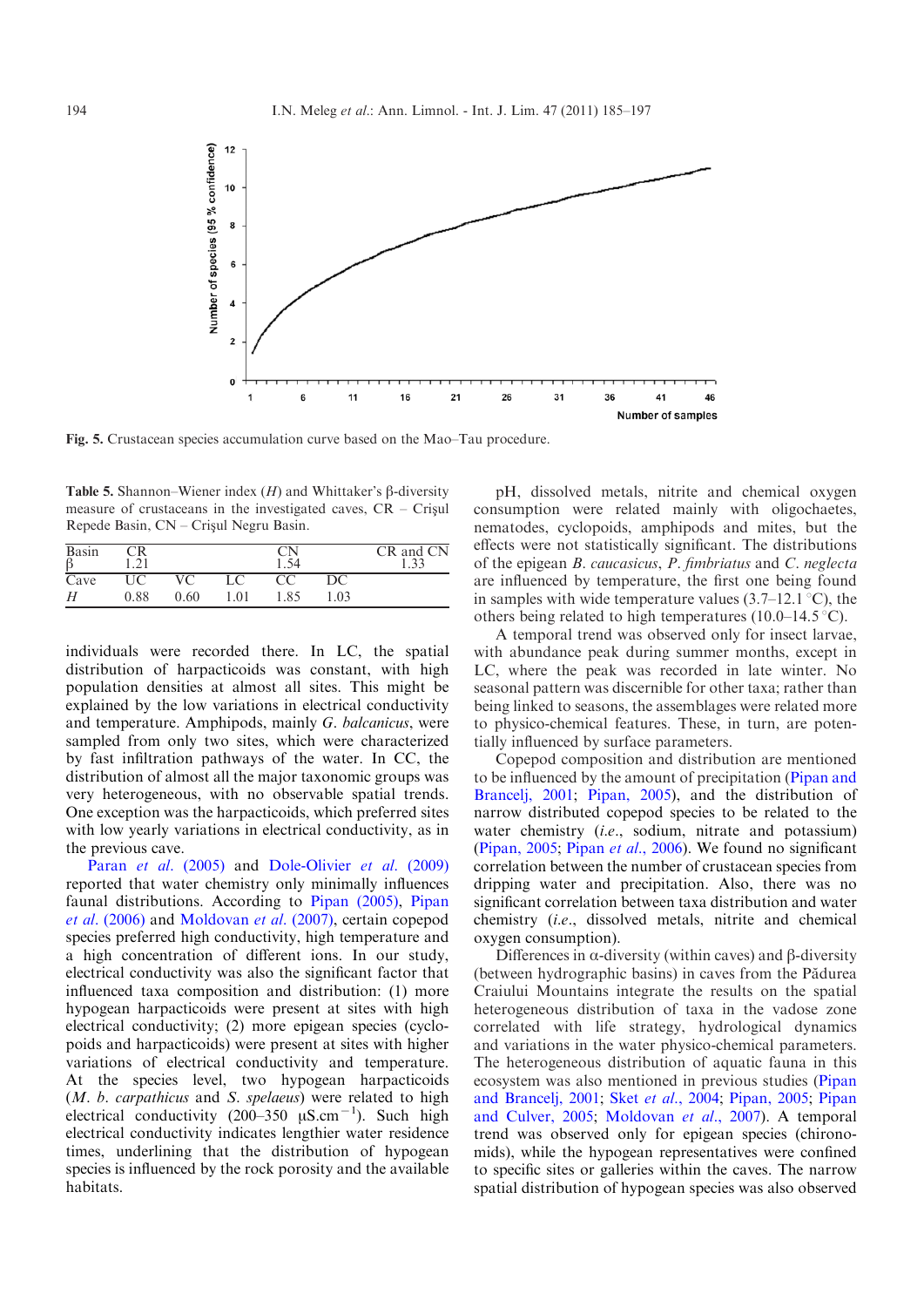<span id="page-10-0"></span>

Fig. 6. CCA based on crustacean species, physico-chemical parameters (pH, T and EC) and precipitation (Precip.) registered in the five caves over the one-year sampling period:  $Bca - B$ . caucasicus;  $Bsp1 - Bryocamptus$  sp. 1;  $Bsp2 - Bryocamptus$  sp. 2;  $Mbc - M$ . b. carpathicus; Ssp - S. spelaeus; Psp - Parastenocaris sp.; Asp - Acanthocyclops sp.; Pfi - P. fimbriatus; Cne - C. neglecta; Gba -G. balcanicus; sampling month: I–XII;  $T$  – temperature, EC – electrical conductivity.



Fig. 7. Bray–Curtis dendrogram based on the presence of crustacean species in the investigated caves over the one-year sampling period. Site number: 1–8; CR – Crisul Repede River; CN – Crisul Negru River.

by [Brancelj \(2002\),](#page-11-0) [Pipan \(2005\)](#page-12-0) and [Moldovan](#page-11-0) et al. [\(2007\).](#page-11-0)

The present study emphasizes the importance of electrical conductivity and drip constancy in shaping the distribution and composition of hypogean crustacean species, as an indirect measure of rock porosity, habitat availability and water residence time in karst. In contrast, epigean species are related to high variation in

physico-chemical parameters (temperature and electrical conductivity), underlining their transitory status within the vadose zone.

Acknowledgements. The Crisuri Water Branch is thanked for the precipitation data. We thank Viorel Lascu for cave access and help in the field, and the administrations of the Ungurului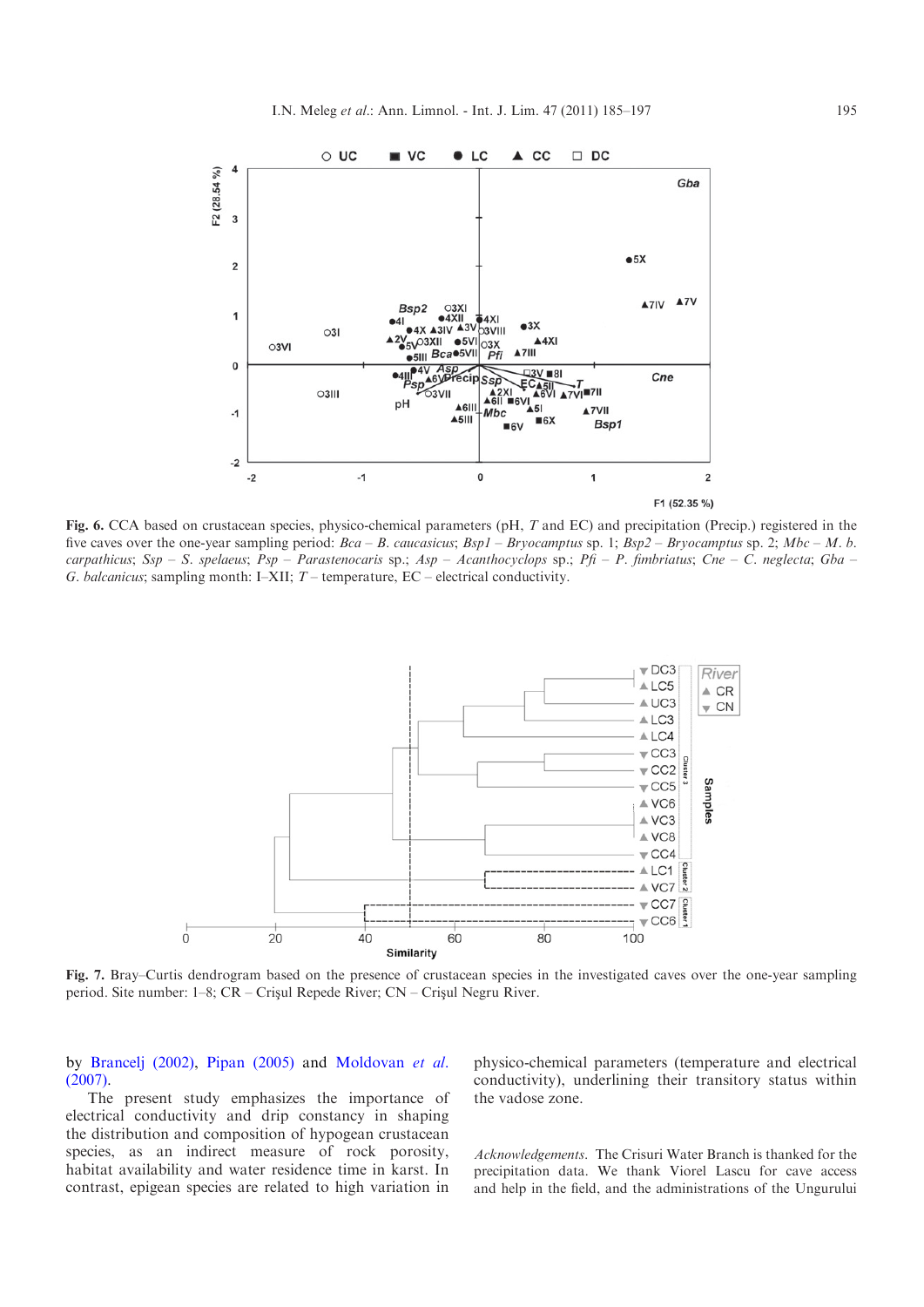<span id="page-11-0"></span>(Suncuius Council) and the Vadu-Crisului (the "Țării Crisurilor" Museum) caves. We thank Michael Stachowitsch for the English corrections of the manuscript. This study was financially supported by The National University Research Council, Grant IDEI\_1150, Bilateral cooperation grant no. 72/2008 and SYNTHESYS (BE-TAF 4681), all three granted to OTM. Special thanks go to Régis Céréghino and the anonymous reviewers for improving the manuscript.

# References

- Bobić M., 2003. Microfauna of percolating waters in Lazareva Cave (East Serbia, YU). In: Proceeding of 4th Symposium on Karst Protection, Beograd, 101–104.
- Botosăneanu L. (ed.), 1986. Stygofauna Mundi, E.J. Brill and Dr W. Backhuys, Leiden, The Netherlands, 740 p.
- Bou C., 1979. La grotte Trois-Cloches et son intérêt scientifique. Bull. Féd. tarnaise Spéléo-Archéol., 16, 3-10.
- Boxshall G. and Defaye D., 2008. Global diversity of copepods (Crustacea: Copepoda) in freshwater. Hydrobiologia, 595, 195–207.
- Brancelj A., 2002. Microdistribution and high diversity of Copepoda (Crustacea) in a small cave in central Slovenia. Hydrobiologia, 477, 59–72.
- Camacho A.I., Valdecasas A.G., Rodriguez J., Cuezva S., Lario J. and Sanchez-Moral S., 2006. Habitat constraints in epikarstic water of an Iberian Peninsula cave system. Ann. Limnol. - Int. J. Lim., 42, 127–140.
- Clarke K.R. and Warwick R.M., 2001. Change in marine communities: an approach to statistical analysis and interpretation, Plymouth Marine Laboratory, Plymouth.
- Colwell R.K., 2005. EstimateS: statistical estimation of species richness and shared species from samples Version 7.5. User's Guide and application published at http://purl.oclc.org/ estimates.
- Colwell R.K., Mao C.X. and Chang J., 2004. Interpolating, extrapolating and comparing incidence-based species accumulation curves. Ecology, 85, 2717–2727.
- Culver D.C. and Pipan T., 2007. Subterranean ecosystems. In: Levin S.A. (ed.), Encyclopedia of biodiversity, Elsevier Academic Press, Amsterdam, 1–19.
- Damian-Georgescu A., 1963. Copepoda. Fam. Cyclopidae (forme de apă dulce). Fauna Republicii Populare Romîne, Academia Republicii Socialiste Romînia, Crustacea, 4, 205 p. [In Romanian. Illustrated keys to families, genera, and species.]
- Delay B., 1968. Données sur le peuplement de la zone de percolation temporaire. Ann. Spéléolog., 20, 705–716.
- Dole-Olivier M.J., Malard F., Martin D., Bure T.L. and Gibert J., 2009. Relationships between environmental variables and groundwater biodiversity at the regional scale. Freshwater Biol., 54, 797–813.
- Ferreira D., Malard F., Dole-Olivier M.J. and Gibert J., 2007. Obligate groundwater fauna of France: diversity patterns and conservation implications. Biodiv. Conserv., 16, 567–596.
- Fiers F. and Moldovan O.T., 2008. Redescription of Spelaeocamptus spelaeus (Chappuis 1925), a subterranean copepod endemic to the Apuseni Mountains in Romania (Copepoda Harpacticoida). Subt. Biol., 6, 51–64.
- Galassi D.M.P., 2001. Groundwater copepods: diversity patterns over ecological and evolutionary scales. Hydrobiologia, 453, 227–253.
- Galassi D.M.P., Huys R. and Reid J., 2009. Diversity, ecology and evolution of groundwater copepods. Freshwater Biol., 54, 691–708.
- Gibert J. and Deharveng L., 2002. Subterranean ecosystems: a truncated functional biodiversity. BioScience, 52, 473– 481.
- Gibert J., Stanford J., Dole-Olivier M.J. and Ward J.V., 1994. Basic attributes of ground water ecosystems and prospects for research. In: Gibert J., Danielopol D.L. and Stanford J. (eds.), Groundwater ecology, Academic Press, San Diego, CA, 7–40.
- Gibert J., Culver D.C., Dole-Olivier M.J., Malard F., Christman M.C. and Deharveng L., 2009. Assessing and conserving groundwater biodiversity: synthesis and perspectives. Freshwater Biol., 54, 930–941.
- Gray J.S., 2000. The measurement of marine species diversity, with an application to the benthic fauna of the Norwegian continental shelf. J. Exp. Mar. Biol. Ecol., 250, 23–49.
- Hammer  $\emptyset$ ., Harper D.A.T. and Ryan P.D., 2002. PAST PAlaeontological STatistics, ver. 0.93.
- Iepure S., 2007. Cyclopoida Copepoda. In: Moldovan O.T. (ed.), Lista faunistică a României. Specii terestre și de apa dulce (Checklist of Romania fauna. Terrestrial and freshwater), CristalPrint, Cluj–Napoca, 89–90.
- Jones W.K., Culver D.C. and Herman J.S. (eds.), 2004. Proceedings of the Symposium on Epikarst, Shepherdstown, West Virginia, 1–4 October 2003, Karst Waters Institute Special Publication 9, Charles Town, WV, 160 p.
- Juberthie C., 2000. The diversity of the karstic and pseudokarstic hypogean habitats in the world. In: Wilkens H., Culver D.C. and Humphreys W.F. (eds.), Ecosystems of the world, 30, Subterranean ecosystems, Elsevier Academic Press, Amsterdam, 17–39.
- Juberthie C. and Decu V. (eds.), 1994. Encyclopaedia Biospeleogica I, Société de Biospéléologie, Moulis–Bucarest, 834 p.
- Juberthie C. and Decu V. (eds.), 1998. Encyclopaedia Biospeleogica II, Société de Biospéléologie, Moulis– Bucarest, 835–1373.
- Juberthie C. and Decu V. (eds.), 2001. Encyclopaedia Biospeleogica III, Société de Biospéléologie, Moulis– Bucarest, 1374–2294.
- Malard F., Boutin C., Camacho A.I., Ferreira D., Michel G., Sket B. and Stoch F., 2009. Diversity patterns of stygobiotic crustaceans across multiple spatial scales in Europe. Freshwater Biol., 54, 756–776.
- Mangin A., 1994. Karst hydrogeology. In: Gibert J., Danielopol D.L. and Stanford J. (eds.), Groundwater ecology, Academic Press, San Diego, CA, 43–64.
- Moldovan O., Iepure S. and Perşoiu A., 2005. Biodiversity and protection of Romanian karst areas: the example of interstitial fauna. In: Stevanović Z. and Milanović P. (eds.), Water resources & environmental problems in karst, National Committee of the International Association of Hydrogeologists (IAH) of Serbia and Montenegro, Belgrade, 831–837.
- Moldovan O.T., Pipan T., Iepure S., Mihevc A. and Mulec J., 2007. Biodiversity and ecology of fauna in percolating water